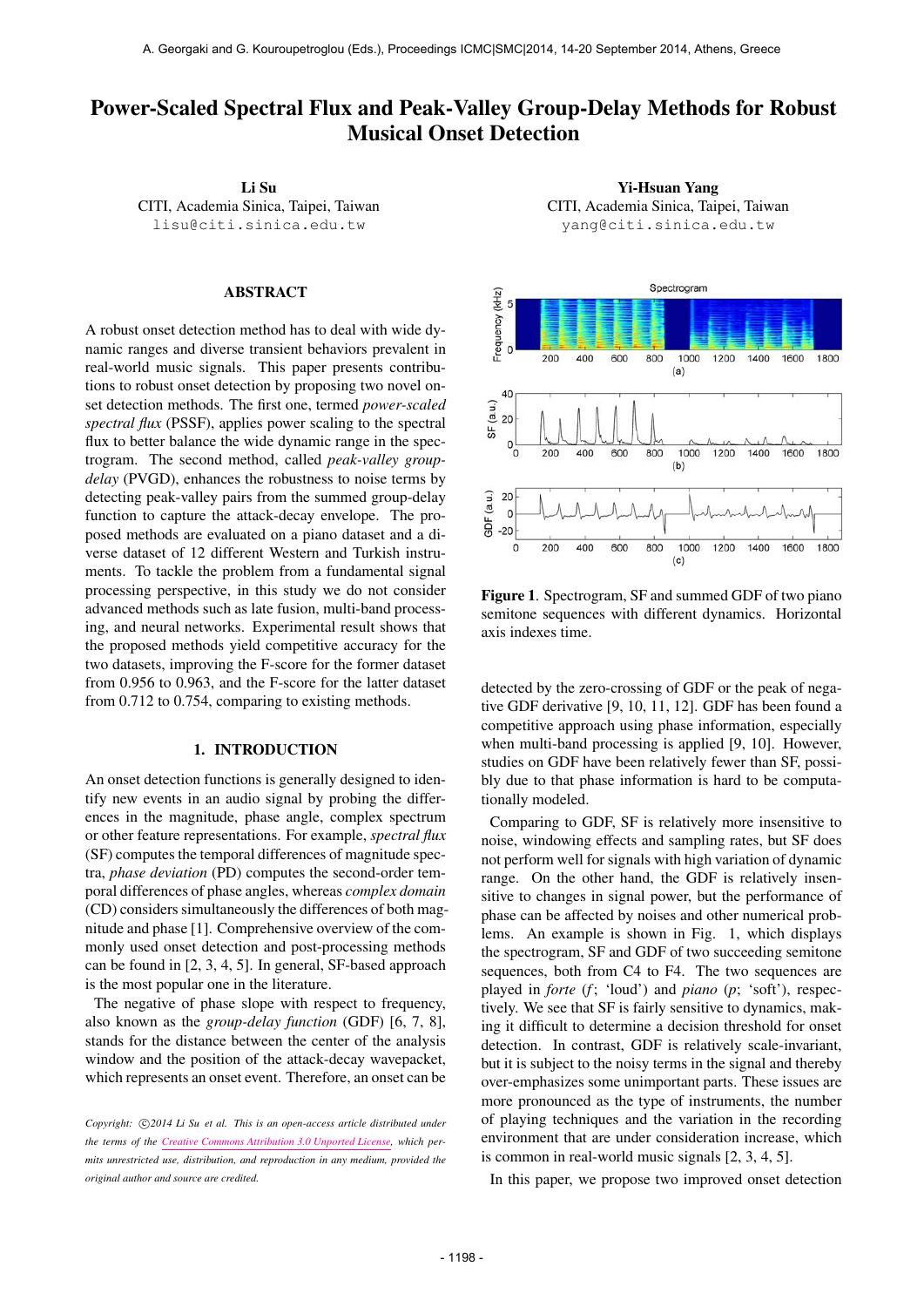methods for SF and GDF to circumvent the scaling and robustness issues. Specifically, we add a power-scale parameter to SF to compensate for the musical dynamics, and propose a peak-valley picking method for GDF to deal with transient events (Section 3 and 4). Evaluation on two onset detection datasets [13, 9] validates the effectiveness of the proposed methods over existing methods (Section 5). Although it is interesting to combine the result of SFand GDF-based methods, we opt for leaving this as a future work as a similar late-fusion approach has been shown effective in [9].

## 2. BACKGROUND

In this section we introduce some well-known onset detection functions (ODFs) which make use of basic signal properties such as magnitude spectra, complex spectra and phase. We take three baseline ODFs, called spectral flux, weighted phase deviation and the complex domain detection function, which have been found performing will among other basic ODFs [14]. Moreover, difference of group-delay functions is also taken into consideration. Here we use the symbol " $\Delta$ " or "'' to refer to difference or derivative w.r.t time but not frequency (this should not be confused with the definition of GDF, which takes the derivative w.r.t. frequency).

Spectral flux (SF) is arguably the most widely-used ODF. It measures the positive changes in each frequency bin and sums up all these changes within a frame. SF is defined as

SF (n) = 
$$
\sum_{k=1}^{N/2} H(|X(n, k)| - |X(n - 1, k)|),
$$
 (1)

where  $H = (X + |X|)/2$  is the half-wave rectifier function. Variants of SF use either  $l_2$ -norm formulation [2] or take the logarithm magnitude  $log(1 + |X|)$  [15, 4].

Weighted phase deviation (WPD) is an improved version of PD [3]. The ODF is obtained by summing up the second-order difference of  $2\pi$ -unwrapped phase  $\psi''$  for each frame. As WPD is sensitive to noise terms introduced by components with insignificant energy, a magnitude weighting on  $\psi''$  is applied to suppress the insignificant parts [3]:

WPD (n) = 
$$
\frac{1}{N} \sum_{k=-N/2}^{N/2-1} |X(n,k) \psi''(n,k)|
$$
. (2)

Complex domain (CD). In complex domain one can jointly incorporate phase and magnitude information instead of processing them separately [1, 3, 2]. CD takes a steadystate "prediction" of the current spectrum  $X_T(n, k)$ , which is evolved from the preceding spectrum and its first-order phase difference  $\psi'$ :

$$
Y(n,k) = |X(n-1,k)|e^{j\psi(n-1,k)+j\psi'(n-1,k)}, \quad (3)
$$

and then obtains the ODF by calculating the differences in the observed spectrum and the predicted one [3]:

CD (n) = 
$$
\sum_{k=-N/2}^{N/2-1} H(|X(n, k) - Y(n, k)|)
$$
. (4)

Difference of group-delay  $(∆GD)$  represents a simple way to implement an ODF using GDF. It sums up the firstorder difference of negative GDF in each frame:

$$
\Delta GD (n) = - \sum_{k=1}^{N/2} (\text{GDF} (n, k) - \text{GDF} (n - 1, k)) .
$$
\n(5)

∆GD can be viewed as a simplification of "∆GRD" (i.e., difference of auditory group delay) [10], which further processes GDF in several auditory bands separately instead of summing them directly. We will see in the experiments that GDF-based methods are generally better than other phasebased methods such as WPD and CD, possibly due to that the GDF formulation in (10) avoids the requirement of phase unwrapping, which is usually unstable under noisy situations. Details about GDF are introduced in Section 4.1.

#### 3. POWER-SCALED SPECTRAL FLUX (PSSF)

It has been known that a simple log-scale mapping  $log |X|$ is not applicable as it diverges to negative infinity when  $|X|$ is small. An alternative form  $log(1 + |X|)$  resolves this issue but weakens the difference of low-energy counterparts at the same time (note that the derivative of  $log(1 + |X|)$ ) is strictly bounded between 0 and 1). Therefore, as the dynamic range of the musical signal widens, such a logarithmic form is similar to linear-scaling and shows less advantages.

Power-scale mapping is free from the drawbacks of the two aforementioned logarithmic forms, as a power-scale function  $|X|^p$  for  $0 < p \le 1$  has bounded values and unbounded derivatives. The power-scaled variant of SF is defined as

PSSF (n) = 
$$
\sum_{k=1}^{N/2} H(|X(n, k)|^p - |X(n-1, k)|^p)
$$
 (6)

The introduction of the power scale  $p$  enhances the weaker onsets and suppresses the stronger onsets in a music signal. As a result, PSSF will be more robust for music signals composed of both loud sentences and weak sentences, such as the one shown in Fig. 1(a).

Although p seems like an empirically-determined parameter, there is no need to try all possible values for  $p$  because the dynamic ranges of most music signals are limited. Consider an extreme case: the onset strengths of 1 violin and 1,000 violins may differ by about 30 dB; for a common pop music, the dynamic range is usually 6–10 dB, according to some informal studies. Therefore, setting  $p = 0.5$  should be enough for most cases as this reduces the dynamic range to less than 3 dB (cf. Section 5).

#### 4. PEAK-VALLEY GROUP-DELAY (PVGD)

#### 4.1 Group-delay and onset detection

We begin with an introduction of group-delay and its relation to onset. Consider a musical note as a mixture of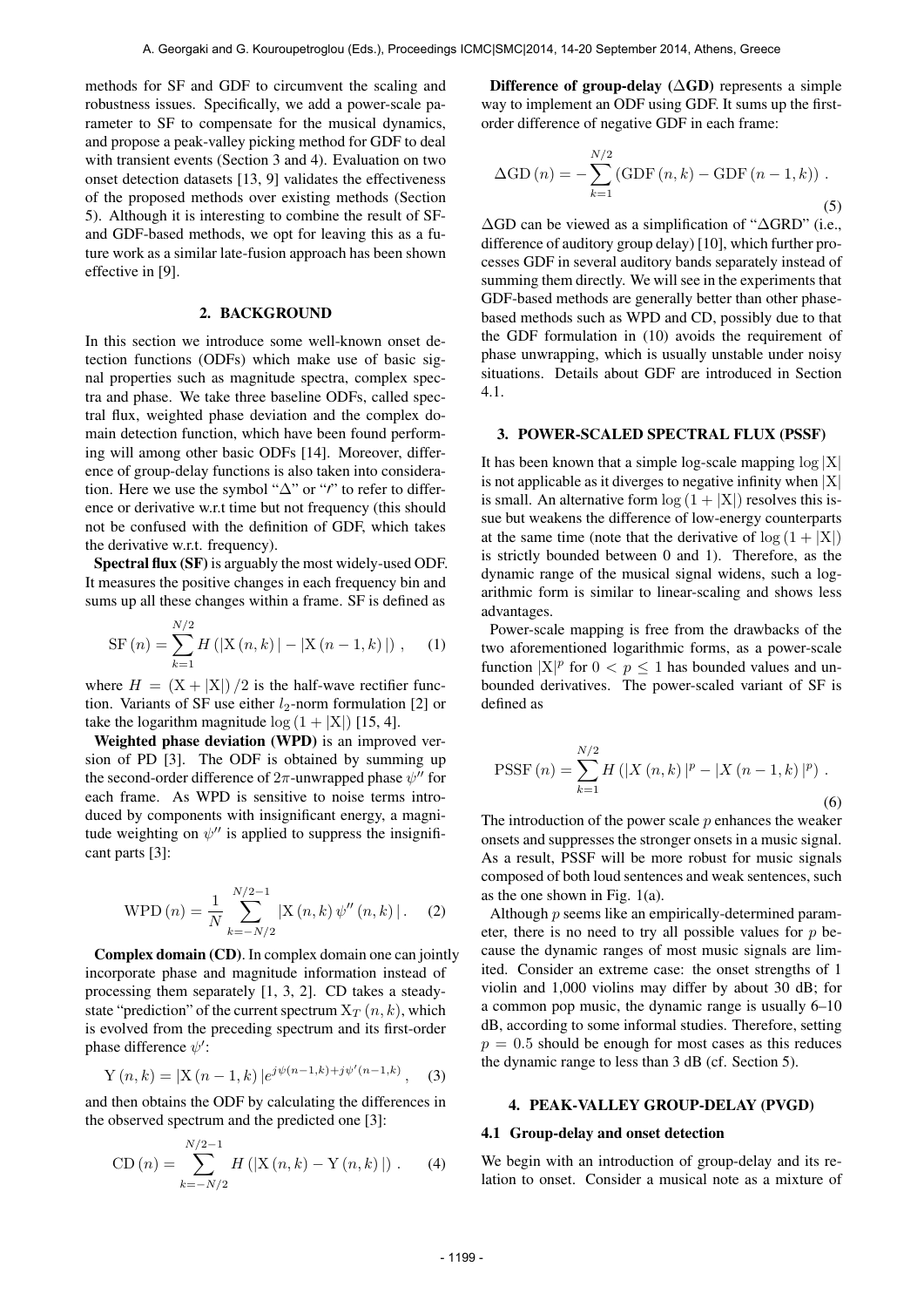

Figure 2. A conceptual diagram on the relation among the time-domain signal, attack-decay wavepacket, analysis window and group-delay.

wavepackets with the corresponding ADSR (attack, decay, sustain, and release) envelopes and their carrier frequencies. It is well-known that GDF describes the delay of a wavepacket, whereas the phase-delay describes the delay of a carrier [16, 8]. Specifically, GDF describes the relative position between the wavepacket and the analysis window. As an onset event is mostly characterized by the attack-decay sub-envelopes, or *transients* [2], it is possible to describe an onset event by GDF.

Fig. 2 shows a band-limited signal modeled with its transient envelope with a series of analysis windows. At time  $t_A$ , the window function covers the attack envelope on the right-hand side, and the window function can measure a positive group-delay for this wavepacket at this time. At time  $t_B$  the window function covers the end of decay phase in its left-hand side, implying a time advance of analysis window to the wavepacket and therefore a negative groupdelay (i.e., beneath the horizontal dashed line). The onset event is thus between the peak and valley of the GDF. For those signals with weak decay envelope like most of the string and wind instruments, the valleys of the GDF also become weak, but still can be identified through peak picking. As the valley becomes weak, the proposed method reduces to  $\Delta$ GD method (see Section 2). This method is unable to identify the signal with no 'decay' counterpart, such as an ideal Heaviside function, or a *crescendo* note. Note that the onset of a *crescendo* note is also difficult to be detected by other methods.

GDF can be computed directly from the short-time Fourier transform (STFT). Consider a general representation of STFT of a time-domain signal  $x(t)$ :

$$
S_x^h(t,\omega) = \int_{-\infty}^{\infty} x(\tau) h^*(\tau - t) e^{-j\omega \tau} d\tau \quad (7)
$$

$$
= \quad M_x^h(t,\omega) \, e^{j\Phi_x^h(t,\omega)} \,, \tag{8}
$$

where  $S_x^h(t,\omega) \in \mathbb{C}$  is the two-dimensional STFT representation on time-frequency plane,  $h(t)$  is the window function,  $M_x^h(t, \omega)$  and  $\Phi_x^h(t, \omega)$  of Eq. (8) represent the amplitude and phase, respectively. Phase is the imaginary part of the logarithm of Eq. (8):

$$
\Phi_x^h(t,\omega) = \text{Im}(\log S_x^h(t,\omega)).
$$
\n(9)



Figure 3. Illustration of PVGD method: (a) spectrogram, (b) masked GDF, (c) smoothed ODF with peakvalley marks and annotation, and (d) final ODF.

GDF, the negative derivative of phase (9) with respect to frequency, can be represented as:

GDF 
$$
(t, \omega)
$$
 = Re  $\left(-\frac{\mathcal{S}_x^{Th}(t, \omega)}{\mathcal{S}_x^h(t, \omega)}\right)$ , (10)

where  $\omega = 2\pi f$  is the angular frequency and  $\mathcal{T}(\cdot)$  is the operator such that  $Th(t) = t \cdot h(t)$ . Please refer to [6, 7] for details of computing GDF. In this work, the groupdelay function is computed by the Time-Frequency Toolbox (<http://tftb.nongnu.org/>). For brevity, we denote the discrete implementation of  $S_x^h(t, \omega)$  as  $X(n, k)$ and  $GDF(t, \omega)$  as  $GD(n, k)$  hereafter.

#### 4.2 Proposed method

Onset events can be detected by zero-crossing or negative maximal difference (∆GD) of GDFs [9, 10]. However, in noisy data, extracting informative zero-crossings is not an easy task, leading to false positives for ∆GD. From the discussion in Section 4.1, we found that a prominent peak (positive GDF) is usually followed by a prominent valley (negative  $GDF$ ) — a property that has been mostly neglected in previous work. Our hypothesis is that considering both the peaks and valleys of GDF help differentiate the onset events from the noisy terms.

As exemplified in Fig. 3, the calculation of PVGD involves the following four consecutive steps:

1. Preprocessing: compute the raw spectrogram (Fig. 3 (a)) and GDF and then multiply the GDF by a binary mask (Fig. 3 (b)). The mask is computed from the spectrogram by setting the value of a timefrequency bin  $X(n, k)$  with increasing energy (w.r.t.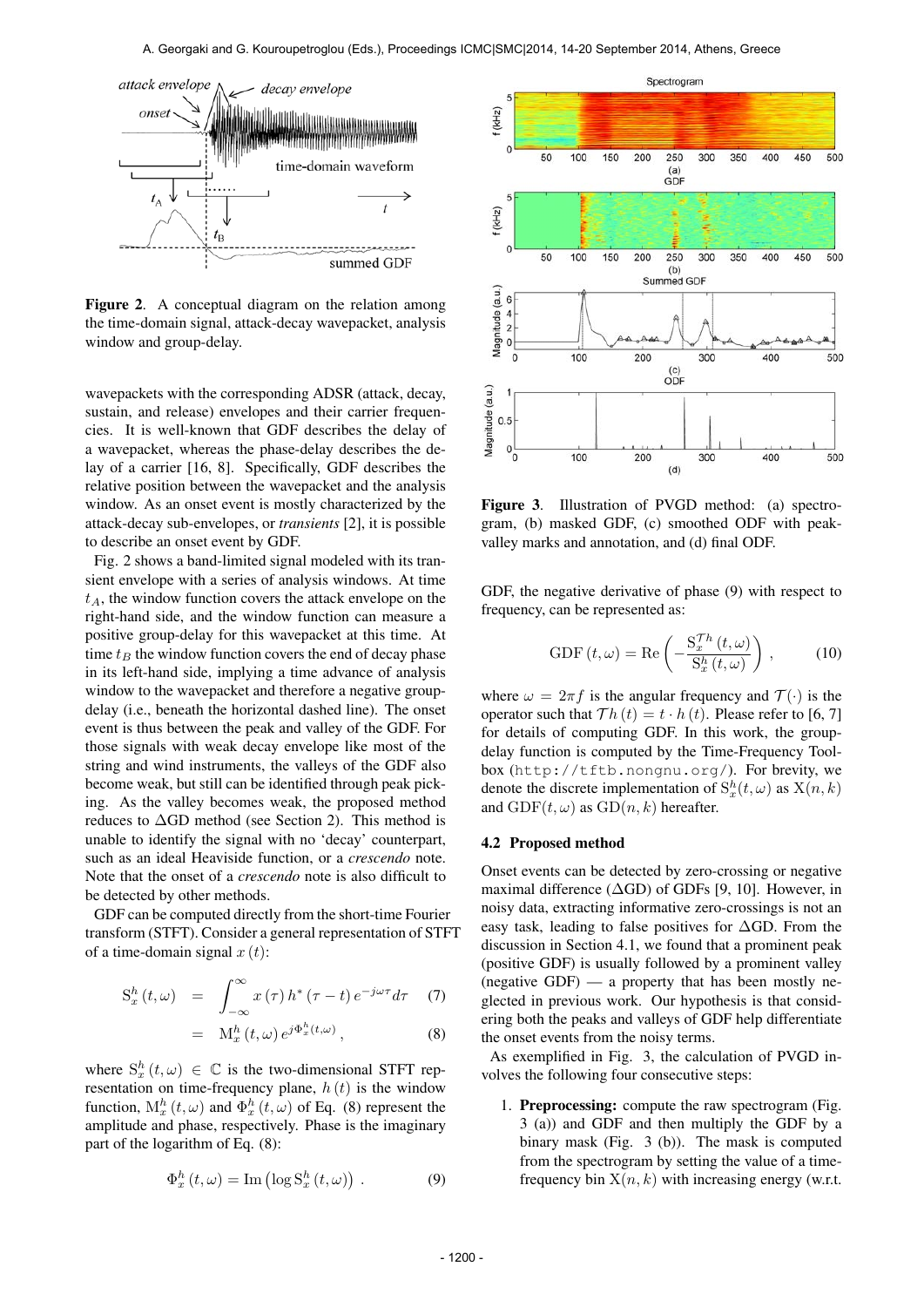| Method |         | SF-based    |             |         |                          |          | GDF-based |             | <b>WPD</b> | CD    |
|--------|---------|-------------|-------------|---------|--------------------------|----------|-----------|-------------|------------|-------|
|        |         | $p = 2/3^*$ | $p = 1/2^*$ | $1/3^*$ | $SF(p =$<br><sup>1</sup> | $log-SF$ | $PVGD*$   | $\Delta$ GD |            |       |
| MAPS30 | F-score | 0.947       | 0.958       | 0.962   | 0.923                    | 0.888    | 0.963     | 0.956       | 0.563      | 0.783 |
|        |         | 0.05        | 0.05        | 0.05    | 0.05                     | 0.05     | 0.15      | 0.15        | 0.05       | 0.05  |
| $[9]$  | F-score | 0.754       | 0.751       | 0.738   | 0.712                    | 0.731    | 0.742     | 0.684       | 0.352      | 0.542 |
|        |         | 0.30        | 0.30        | 0.30    | 0.30                     | 0.30     | 0.45      | 0.40        | 0.30       | 0.10  |

Table 1. F-scores and the corresponding thresholds of various onset detection methods; the symbol '\*' denotes the proposed methods

 $X(n-1, k)$  to 1 and a decreasing bin to 0. The bins with insignificant energy in the spectrogram (i.e., energy smaller than a thousandth of the maximum of the whole music piece) are also set to 0.

- 2. Pooling: sum up the masked GDF along the frequency axis and obtain a rough ODF (Fig. 3 (c)), which is subsequently smoothed to eliminate minor fluctuation terms (please see Section 5.2 for the smooth function).
- 3. Peak-valley picking: mark every peak-valley pair on the ODF and record the positions and values. Because an onset event includes a group-delay peak before onset perception and a valley after the onset, in principle every peak is followed by a valley. Fig. 3 (c) uses triangular marks to denote the peaks and rectangular marks for the valleys; we can see the peak at frame #108 and the valley at frame #151 forms a strong peak-valley pair, so do frames #252 and #275, and frames #298 and #313. Human annotations are depicted as dashed lines in Fig. 3 (c). We can observe that the ODF at frames #262 and #309 predict the onset positions accurately, whereas the ODF at frame #127 lags the onset position.
- 4. Decision: finally, we consider every middle point of a peak-valley pair as an onset and the magnitude difference between the peak and valley as the onset strength (Fig. 3 (d)).

# 5. EVALUATION

## 5.1 Dataset

We evaluated our methods on two datasets. The first dataset is a subset of the MIDI Aligned Piano Sounds (MAPS) database [13, 17]. We refer to the dataset as MAPS30, as it contains 30 piano pieces recorded by using an upright Yamaha Disklavier piano. The annotation data of MAPS includes the onset of every note even if they are played almost at the same time. To simplify the annotation data for an onset detection experiment, multiple onset events were regarded as a single event if they occur within 10 ms. This resulted in more than 10,000 onsets in total. Onset detection for this dataset is considered simpler as it has only one instrument.

The second dataset was compiled by Holzapfel *et al.* [9]. It is a more challenging dataset for onset detection as it encompasses 1,829 onset events for 12 different instruments classes including cello, clarinet, guitar, mixture, piano, saxophone, trumpet, violin, *kemence*, *ney*, *ud*, and *tanbur*, with the last four being Turkish instruments.

## 5.2 Post-processing

One critical processing stage in onset detection task is the smoothing and peak picking procedures to exclude unwanted fluctuations [2, 3, 4, 5]. In this work, the following procedure was employed for all the detection methods except for PVGD. First, the raw ODF was smoothed by a Hanning window of length 10 (i.e., 29 ms; note this is different from the analysis window for computing STFT). Second, the ODF of a music piece was subtracted by its mean and divided by its standard deviation (z-scoring) for normalization. Third, an adaptive threshold was established by applying a median filter with length 100 (i.e., 290 ms) to the ODF function. Fourth, the ODF function was further subtracted by the adaptive threshold and then linearly normalized to the range [0, 1]. Onset events were detected using simple peak searching on the resulting curve.

PVGD does not require the aforementioned procedures, except for the first smoothing step, because it takes the middle point of a peak-valley pair as an onset directly. That is to say, PVGD is free from the extra parameters needed for adaptive thresholding.

## 5.3 Experiment setup

To reduce the computational cost, all audio files were downsampled to 11,025 Hz first. Hanning window was adopted as the analysis window in computing STFT and GDF. The window length and the hop size were set to 1,024 samples and 32 samples (i.e., 2.9 ms), respectively. Note the hop size determines the finest resolution of onset detection. Valid peaks of the ODF were determined by thresholding.

Onsets were counted as correct detections when they are within a tolerance window of  $\pm 50$  ms around the onset annotation [9]. If two or more decisions were made within a tolerance window, only one decision was counted as a true positive, rendering others false positive. The accuracy for onset detection was evaluated in terms of F-score, the harmonic mean of precision and recall, following previous work [9, 10]. To investigate the effectiveness of the detection methods, we searched for the optimal F-score by exhausting the threshold  $\delta$  from 0.05 to 0.95 with step size 0.05. The optimal F-scores were reported along with the corresponding thresholds.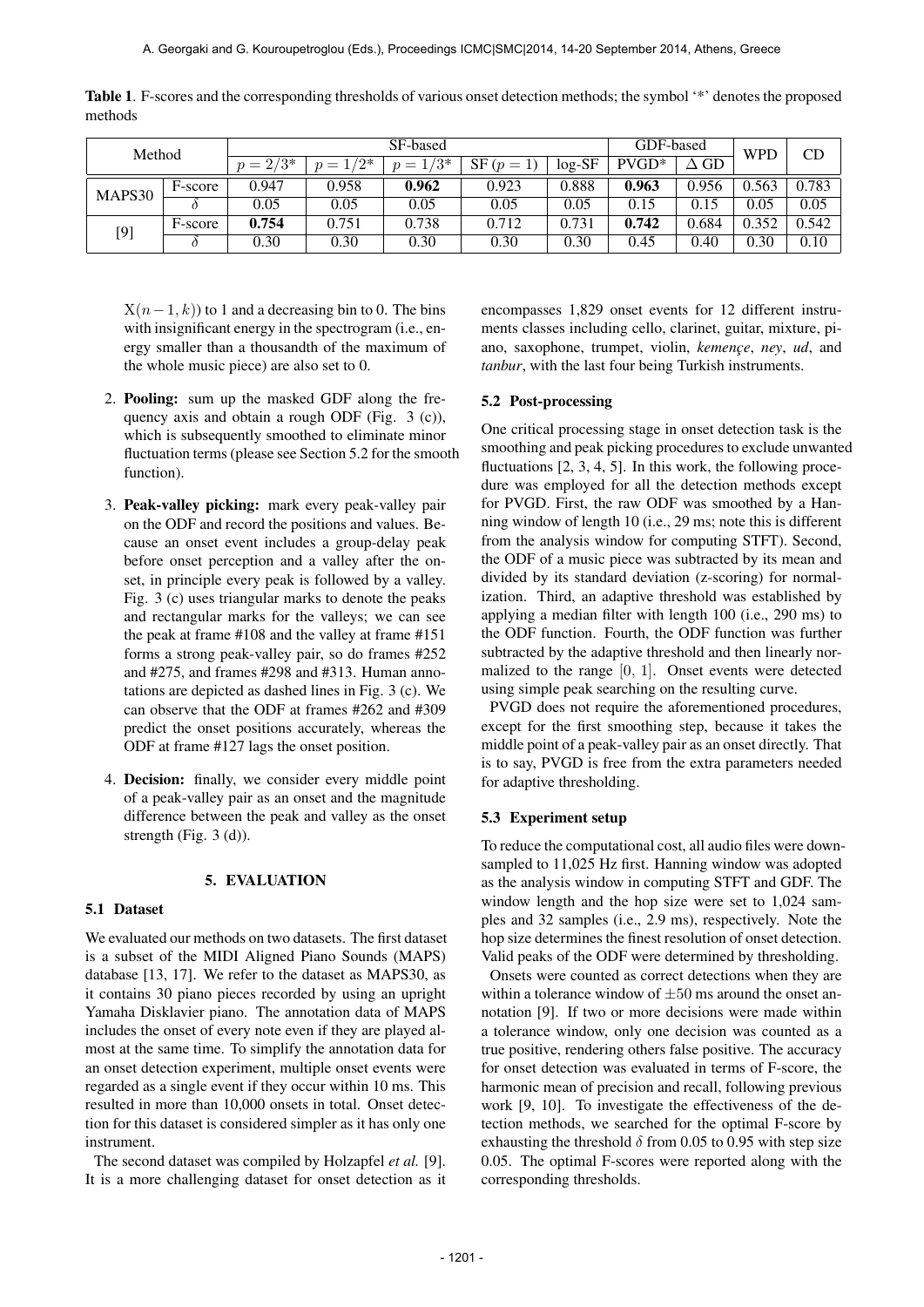Table 2. Performance of PVGD on the second dataset [9] using Hanning window with different lengths

| window size | 256  | 512  | 1024                                    | 2048 | 4096 |
|-------------|------|------|-----------------------------------------|------|------|
| F-score     |      |      | $0.658$   0.706   0.742   0.750   0.733 |      |      |
|             | 0.50 | 0.50 | 0.45                                    | 0.30 | 0.15 |



Figure 4. Precision-recall (P-R) curves of PVGD using Hanning window of various lengths for computing GDF.

#### 5.4 Results

#### *5.4.1 Overview*

Table 1 lists the F-scores of all the methods discussed in Section 2. It can be found that, for the SF-based methods, setting  $p < 1$  outperforms the conventional setting  $p = 1$ for both datasets, with improvements ranging from about 2.5% to 4%. The optimal decision thresholds are not sensitive to the value of p; setting  $p = 0.5$  seems to perform well. Moreover, using power-scale is found generally better than using logarithmic scale in both datasets. For GDFbased methods, PVGD performs comparably to ∆GD for MAPS30 but leads to significant improvement for the second dataset [9], improving the F-score from 0.684 to 0.742. The performance of PVGD for MAPS30 is not pronounced possibly because piano sounds inherently have sufficiently sharp attack envelope. We also note that WPD and CD are both inferior to the GD- and SF-based methods. The best two F-scores for the two datasets are indicated by bold fontface in Table 1. The proposed methods greatly outperform existing methods for the challenging dataset [9], and are also better than the results using only SF (0.741) and only GDF (0.737) reported in [9], respectively.

#### *5.4.2 Effects of window sizes on GDF*

After validating the effectiveness of the proposed methods, we move on to report the effect of the analysis window function. As discussed in Section 4, the performance of GDF is expected to be correlated with the length of the analysis window function, which influences the shape and length of the measured attack-decay slope. This is validated in Table 2, where we see great dependence of the F-scores and threshold values on the window size. Setting the window size to 2,048 slightly improves the F-score of PVGD to 0.750 for the second dataset. Window sizes of 256 (23.2 ms) or 512 (46.4 ms) are too short because the attack time duration may last up to over 300 ms for string and wind instruments [18]. On the other hand, although a long window with size 4,096 (0.37s) is enough to analyze soft attacks, such a window falls short of analyzing fast music, because it is easy to cover multiple onsets in a single frame.

Fig. 4 shows the P-R curves as we vary the threshold value from small values (higher recall) to large values (higher precision). We can see that long windows lead to relatively lower recall when the threshold value is small (lefthand-side), possibly implying that more groups of neighboring onset events are obscured into one (or even no) event in this case. In contrast, short windows lead to relatively lower precision (right-hand-side), possibly suggesting more prominent peaks are inaccurately located in this case. Better trade-off in precision and recall is obtained by using a moderate analysis window and a moderate threshold value.

#### 6. DISCUSSION

Research has shown that fusing the decisions from different onset detection improves the overall performance remarkably [9]. Also, the uses of multi-resolution spectra, vibrato suppression or neural network are able to improve the robustness of the SF-based ODF [19]. In contrast to the best-performing methods which typically combined various approaches, the objective of this paper is to propose alternative methods by considering the nature of musical signals, such the dynamic range and the ADSR curve. Therefore, we opt for keeping the methodology simple to tackle the problem from a fundamental signal processing perspective.

#### 7. CONCLUSIONS

In this paper, we have presented two novel methods that improve the robustness of onset detection against diverse musical dynamics and undesirable fluctuation in phase. Evaluation on two onset detection datasets with different number of instruments shows that the proposed methods are competitive alternative to existing ones. The proposed methods are conceptually simple and easy to be implemented. We conjecture that even better performance can be obtained by multi-band processing or decision fusion, as demonstrated in [10] and [9]. This is left as a subject of future study.

#### Acknowledgments

This work was supported by the Academia Sinica Career Development Award..